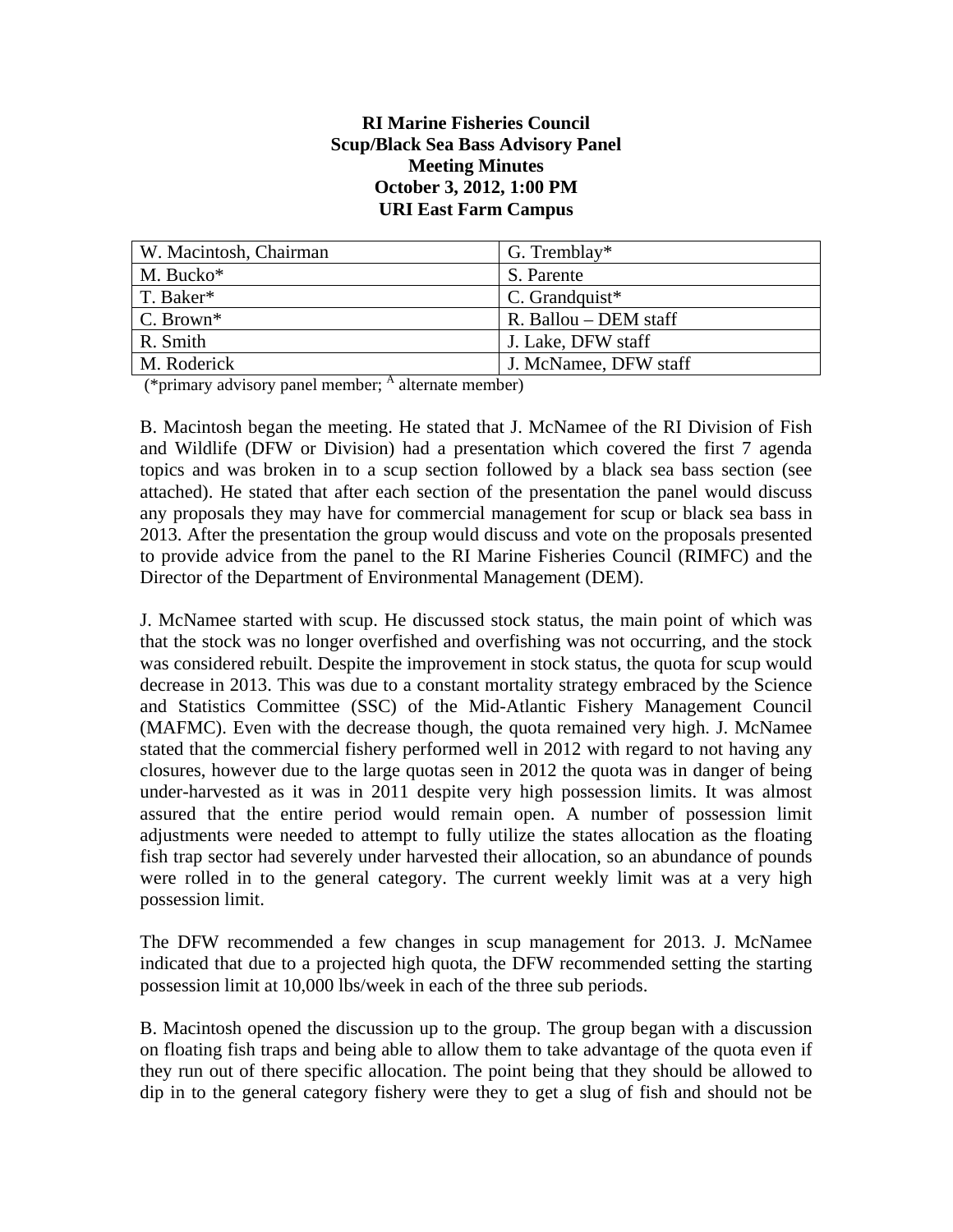shut out because they rolled the majority of there quota to the general category. R. Ballou stated that this two way allocation movement idea is being addressed by the Directors office through deliberations from a previous public hearing process.

T. Baker introduced an idea of trading scup allocation for more black sea bass. J. McNamee stated that this group had discussed that in the past but the current situation was that everyone had a lot of scup quota and nobody had a good black sea bass quota, therefore there was not much incentive for other states to trade due to this.

C. Brown stated that leaving a portion of the quota uncaught is not a terrible situation, it was insurance for future catches.

At this point B. Mackintosh asked for a vote on the DFWs proposal. **The motion was to approve the DFW proposal of increased starting possession limits in 2013. The group voted unanimously to approve.** There were no other proposed management changes.

J. McNamee went on to discuss black sea bass. He began with a discussion about stock status. The stock status for black sea bass was that overfishing was no longer occurring and the stock was no longer overfished. Despite this improvement in stock status, the management board did not vote to increase the quota in 2013, citing major uncertainty in the assessment. In fact the Board did not have a choice due to the categorizing of the black sea bass assessment in to a low level by the SSC, thereby requiring the implementation of a constant catch strategy until the uncertainty in the assessment improves or is addressed. The board approved remaining at a status quo quota in 2013. J. McNamee indicated that a benchmark assessment was completed in early 2012, but unfortunately the stock assessment did not pass peer review. R. Ballou noted that the DFW in its capacity would continue to work diligently to help with addressing the remaining uncertainty issues in the stock assessment. Due to the extremely low commercial quota in 2012, the fishery did not perform very well and had frequent and long closures. The sub period allocations were met relatively closely. J. McNamee stated that the DFW did not have any specific recommendations for management in 2013.

R. Smith voiced concern over the low quota, and also echoed the sentiment of many in attendance about the unusually high abundance of black sea bass of all age groups in state waters in this current year. D. Monti echoed the sentiment of the high black sea bass abundance in state waters from his own experiences. J. McNamee described the situation with the quota in more detail and also noted that he operates the Narragansett Bay beach seine survey, and he was witnessing a historically high recruitment event, so supported R. Smiths evidence of high abundance in state waters. J. McNamee wanted the group to know that the science supports the claims that the fishermen were making, however there was a policy issue related to the reauthorization of the Magnussen-Stevens Act that was creating their current low quota situation. R. Smith finished by stating that they were in danger of losing their market if they keep incurring such large closures over the coming years.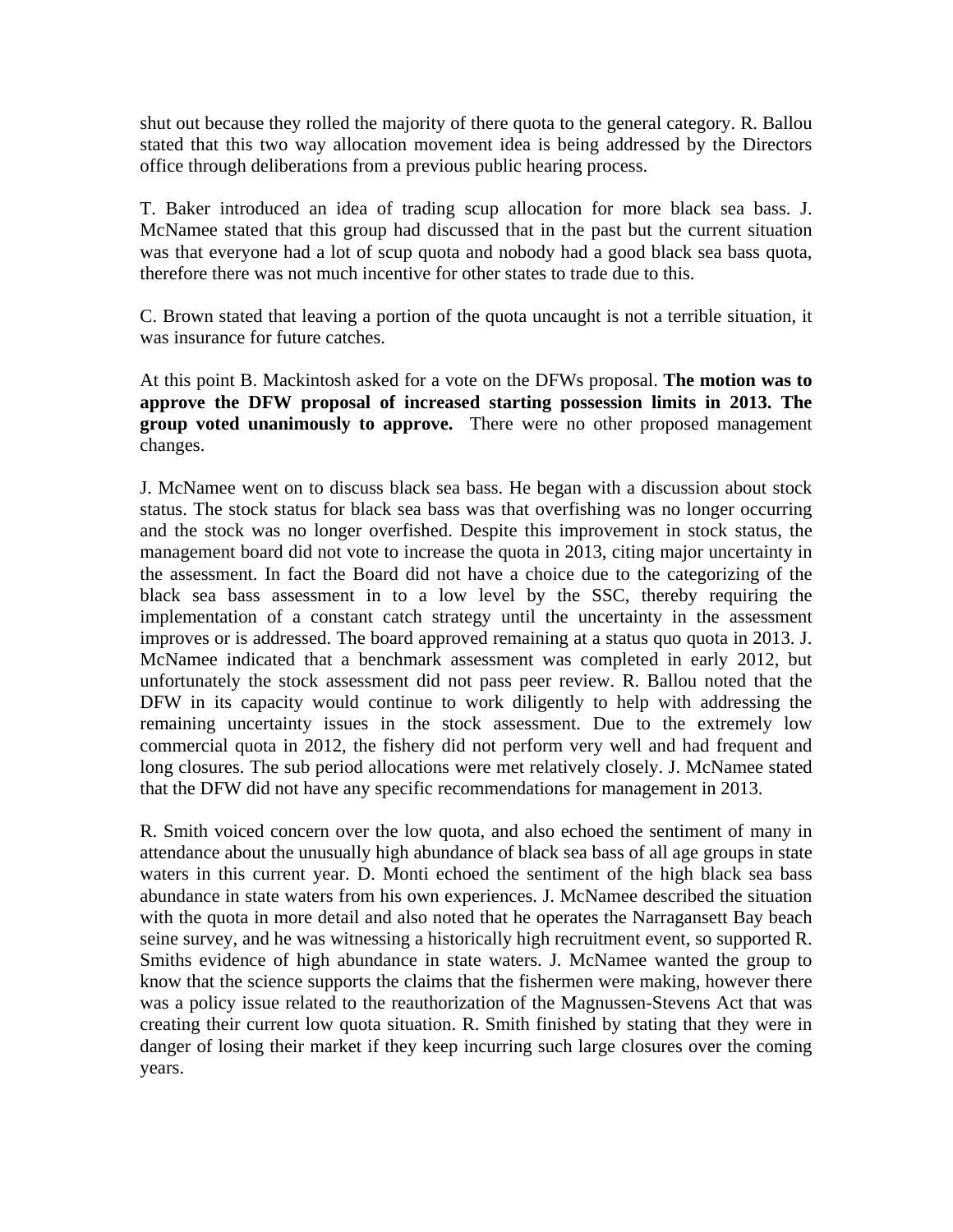C. Brown stated that this was another fishery where we were managing by looking at landings, when we should be managing by mortality. By keeping the quota and possession limits so low, mortality would still remain high because biomass is high and there would be a high discard rate. B. Mackintosh also noted that there was a plan being forwarded looking to give the lobster fishery its own allocation of black sea bass, and one of the reasons was to turn some of their discards in to landings instead of throwing back dead fish. This would stem what was perceived to be an impending effort increase on black sea bass from the lobster fishery from cuts that they were about to incur in the lobster fishery.

S. Parente had submitted a proposal on black sea bass (see attached) on behalf of the RI Commercial Rod and Reel Anglers Association (RICRRAA). He presented this proposal, stating that the fishery was completely a bycatch fishery at this point due to the lack of quota and the low possession limits. Therefore their proposal was to decrease the possession limit to 25 pounds per day during the spring through fall sub periods in an effort to keep the bycatch fishery open for a longer period, thus decreasing discards. C. Brown stated that he didn't think this proposal would help with the flow of product to market. R. Smith state that he liked the proposal and felt that it would help the smaller inshore vessels by keeping the fishery open longer.

B. Macintosh then gave a proposal that had been submitted by K. Cokely via email (see attached). He proposed not dropping below 50 pounds, and suggested some modification to the sub periods. B. Mackintosh noted, per the implication in the proposal, that dropping to 25 pounds per day could increase discards rather than decrease them in certain fisheries.

A proposal from T. Baker was presented next (see attached). His proposal raised the minimum size, decreased the possession limit, and altered some of the season opening dates. There was discussion from the group on supporting a June opening. C. Brown asked about developing a conservation equivalency for RI if they went to a bigger minimum size, suggestion a 13" minimum. J. McNamee stated that the state could look in to this but he was unclear as to how this might work within the confines of the MAFMC process, as this was a jointly managed species.

There were two final proposals (see attached) which had come forward from J. Grant via email but were not his proposals so were anonymous. One increased the possession limits to 100 lbs per day in the summer sub periods, and the other would implement an aggregate program. S. Parente wanted to be on record to state that he was opposed to an aggregate program as he felt this would create legal loopholes, it would increase effort, and would close the fishery even quicker. Others voiced concerns over these two proposals.

B. Mackintosh then took votes on the proposals. The first was on the RICRRAA proposal. **The motion was to approve this proposal for 2013 black sea bass management. The vote was 2 to approve, 2 opposed, and 1 abstention. Therefore the motion failed.**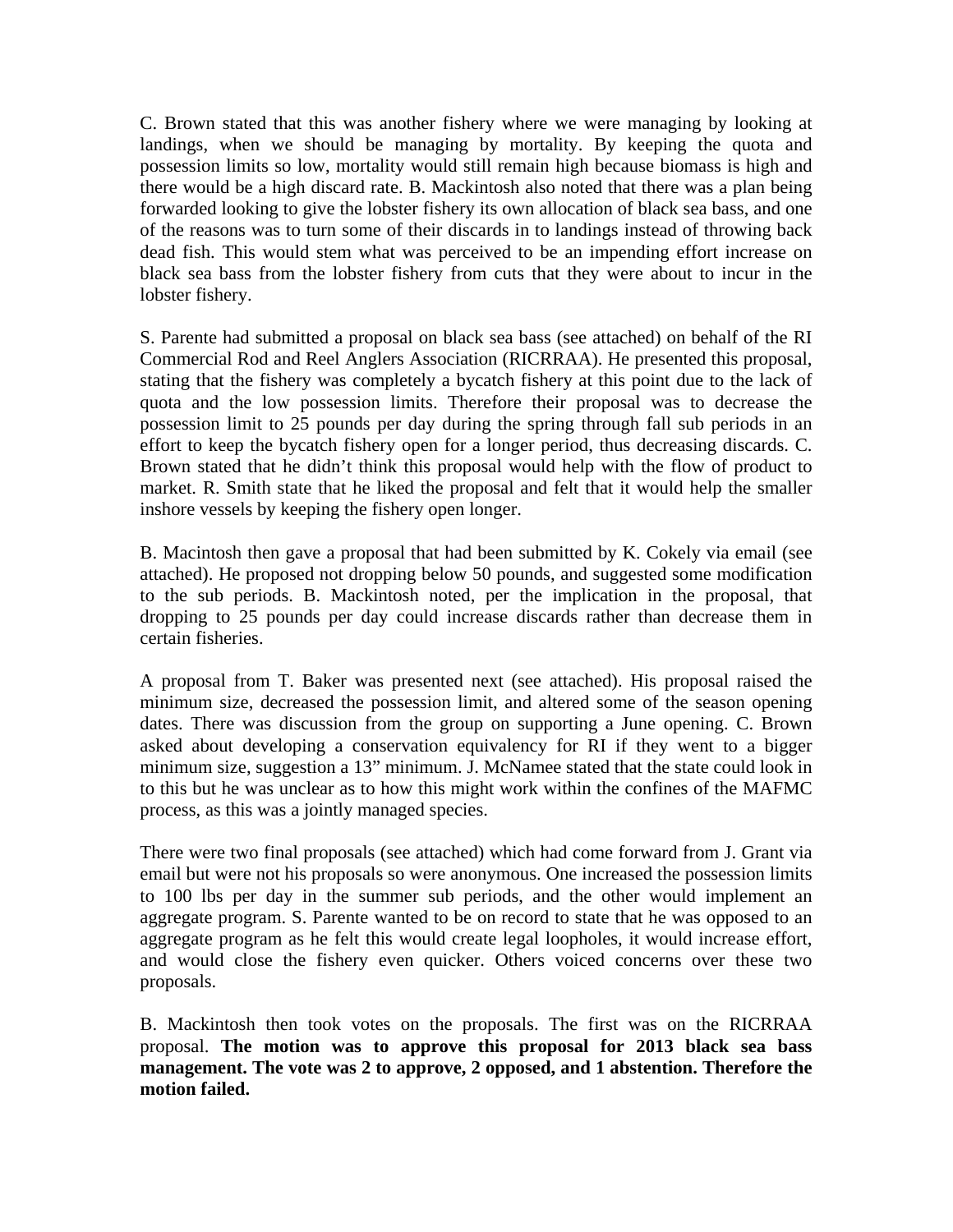The next proposals voted on were the proposals forwarded by J. Grant. **The motion was to approve these options for 2013 black sea bass management. The vote was unanimously opposed to the motion.**

The K. Cokely proposal went next. **The motion was to approve this proposal for 2013 black sea bass management. The vote was unanimously opposed to the motion.**

The final proposal was the T. Baker proposal. **The motion was to approve this proposal for 2013 black sea bass management. The vote was 3 to approve, and 2 abstentions. Therefore this proposal was recommended by the panel.**

B. Macintosh adjourned the meeting.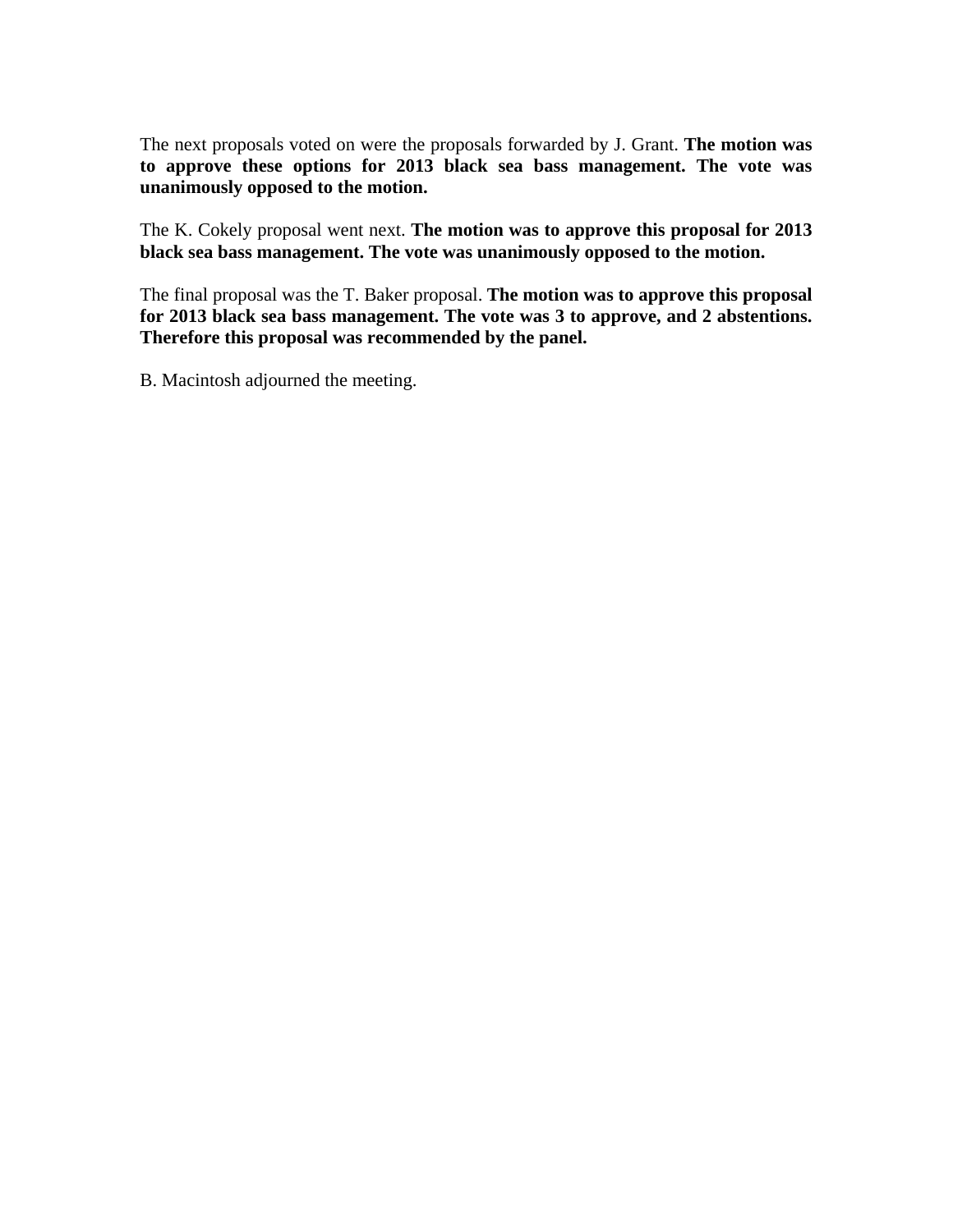**Summary of Rhode Island Scup and Black Sea Bass Stock Status, 2012 Commercial Scup and Black Sea Bass Fishery Performance, and Division of Fish and Wildlife Recommendations for 2013**

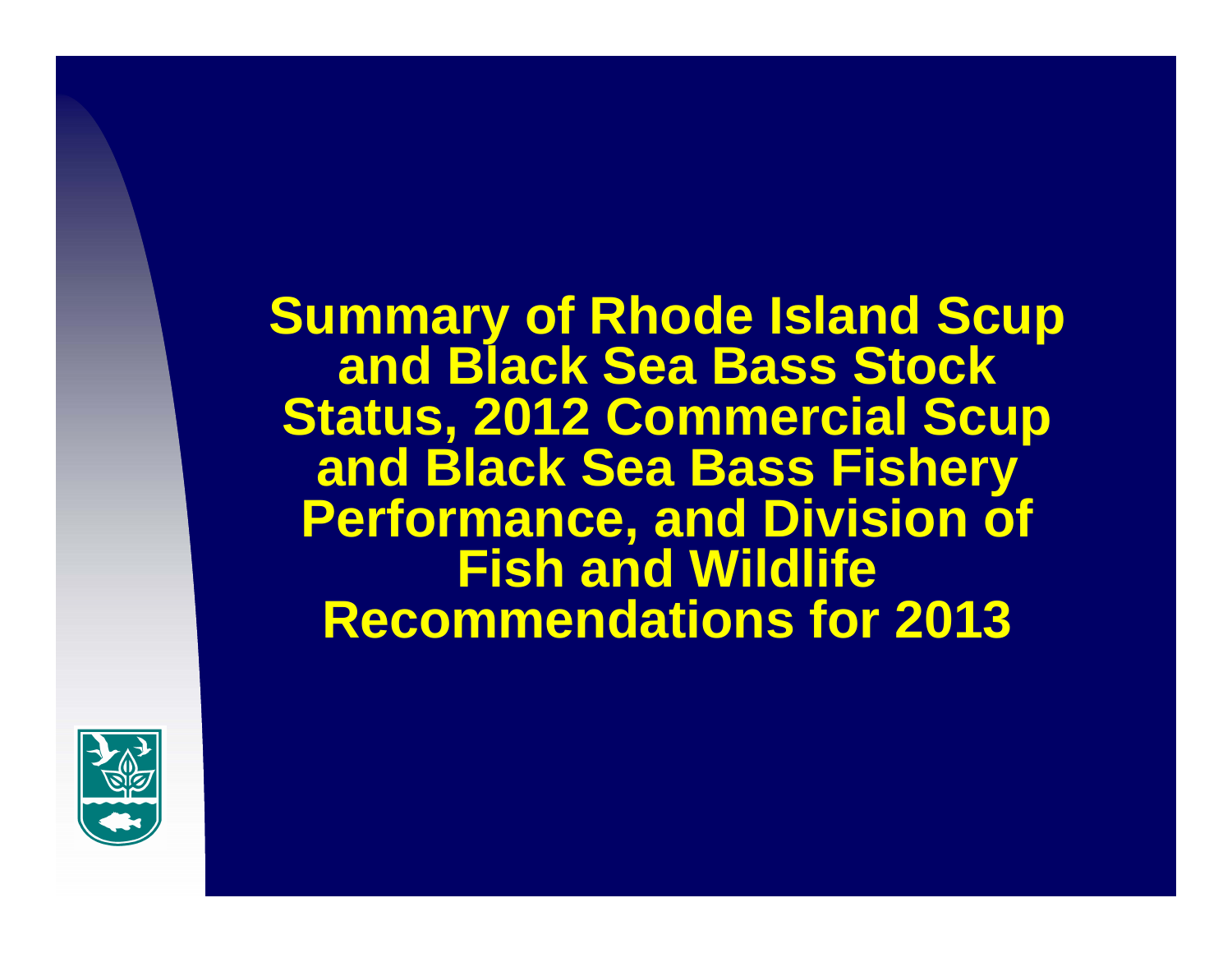## **Scup Stock Status**

**Stock Status:**

**Relative to the DPSWG biological reference points, the stock is not overfished and overfishing is not occurring.** 

**There is a 50% probability that F in 2011 was between 0.026 and 0.042 . The fishing mortality threshold is FMSY = 0.177.**



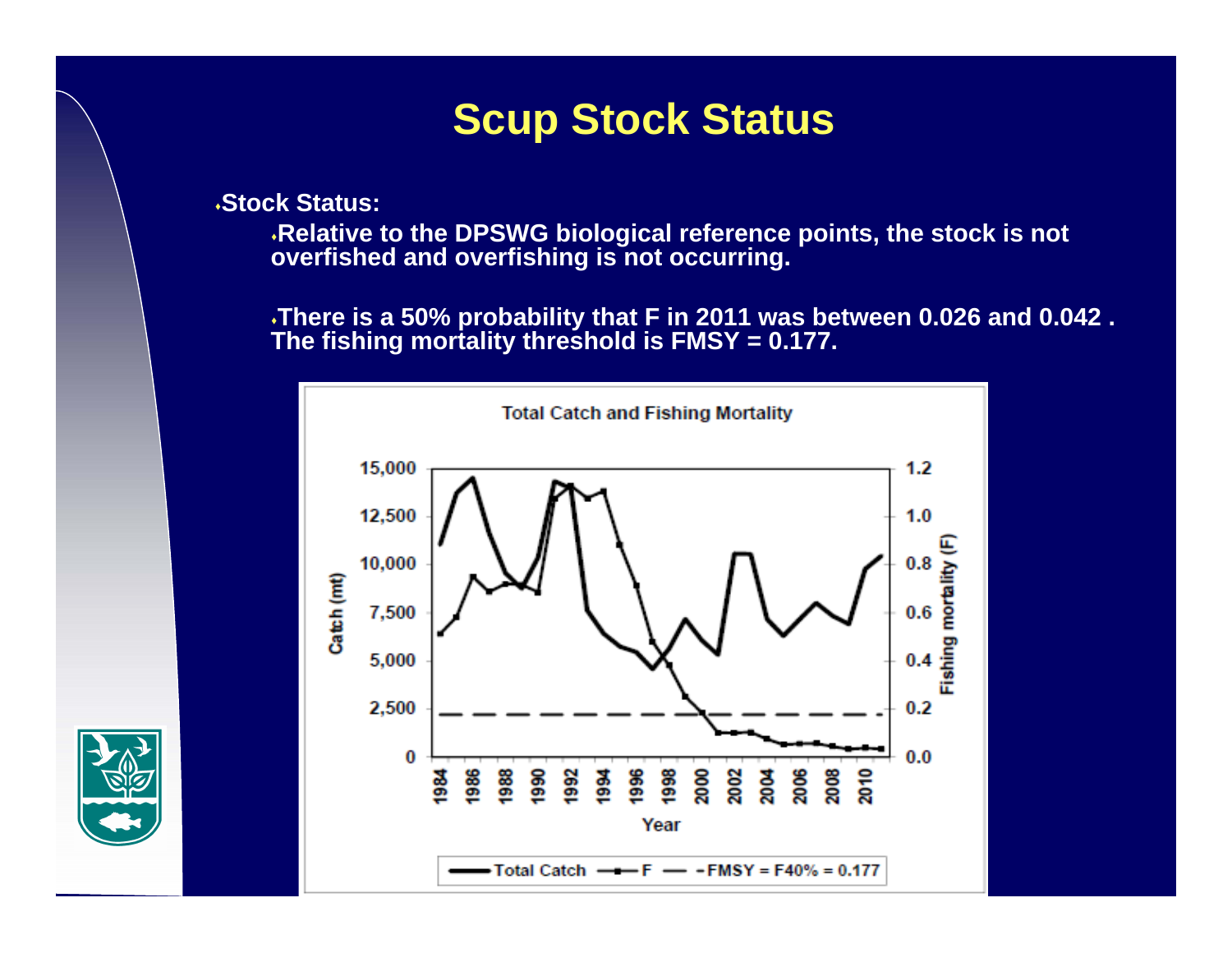## **Scup Stock Status**

**Stock Status:**

**SSB has steadily increased to about 418.8 m lbs in 2011 (slightly down from 2008) . The SSB reference point is SSBMSY = 202.9 m lbs. The minimum stock size threshold, one-half SSBMSY, is estimated to be 101.5 m lbs.**

**Recruitment exceeded the 1984-2011 average of 104 million in 2011.**



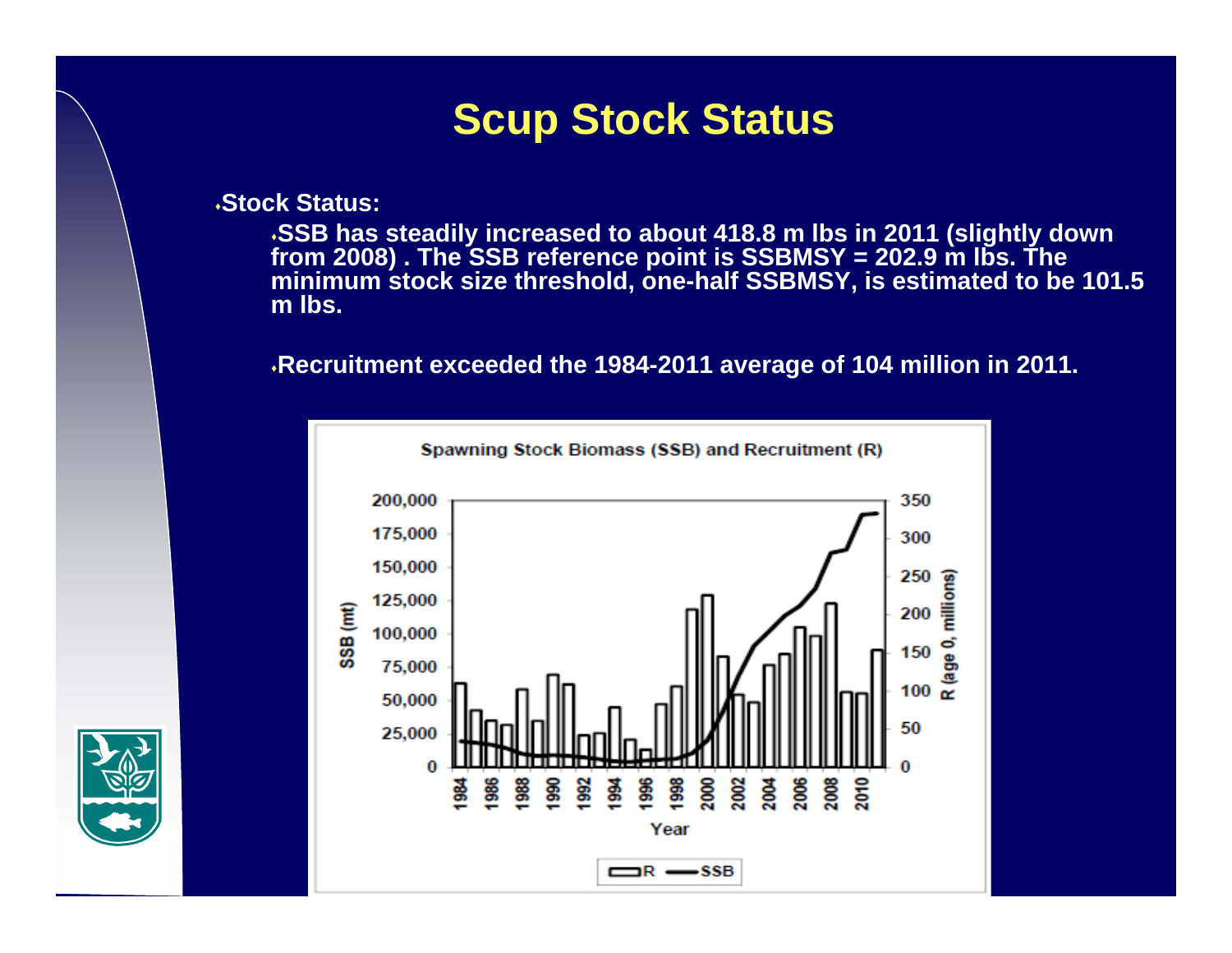# **Commercial Landings – Scup General Category**



**Possession Limit Changes:** 5/1/12 - 5000 lbs/wk5/27/12 - 10000 lbs/wk6/10/12 - 20000 lbs/wk7/15/12 - 30000 lbs/wk 9/17/12 - 50000 lbs/wk

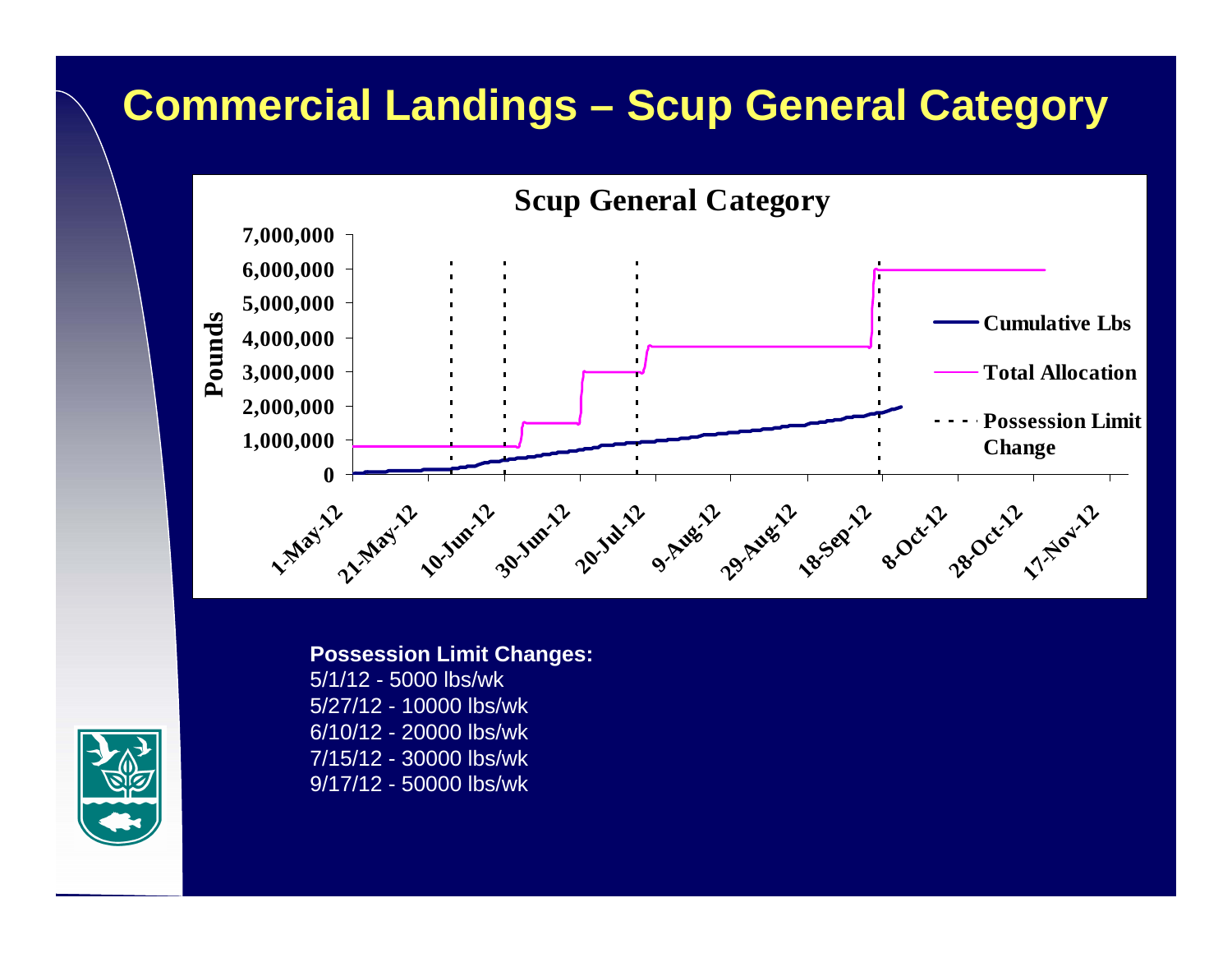# **Commercial Landings – Scup Floating Fish Traps**



**Trap Rollovers:**  $6/15/12 - 2,000,000$  lbs 7/18/12 – 1,500,000 lbs

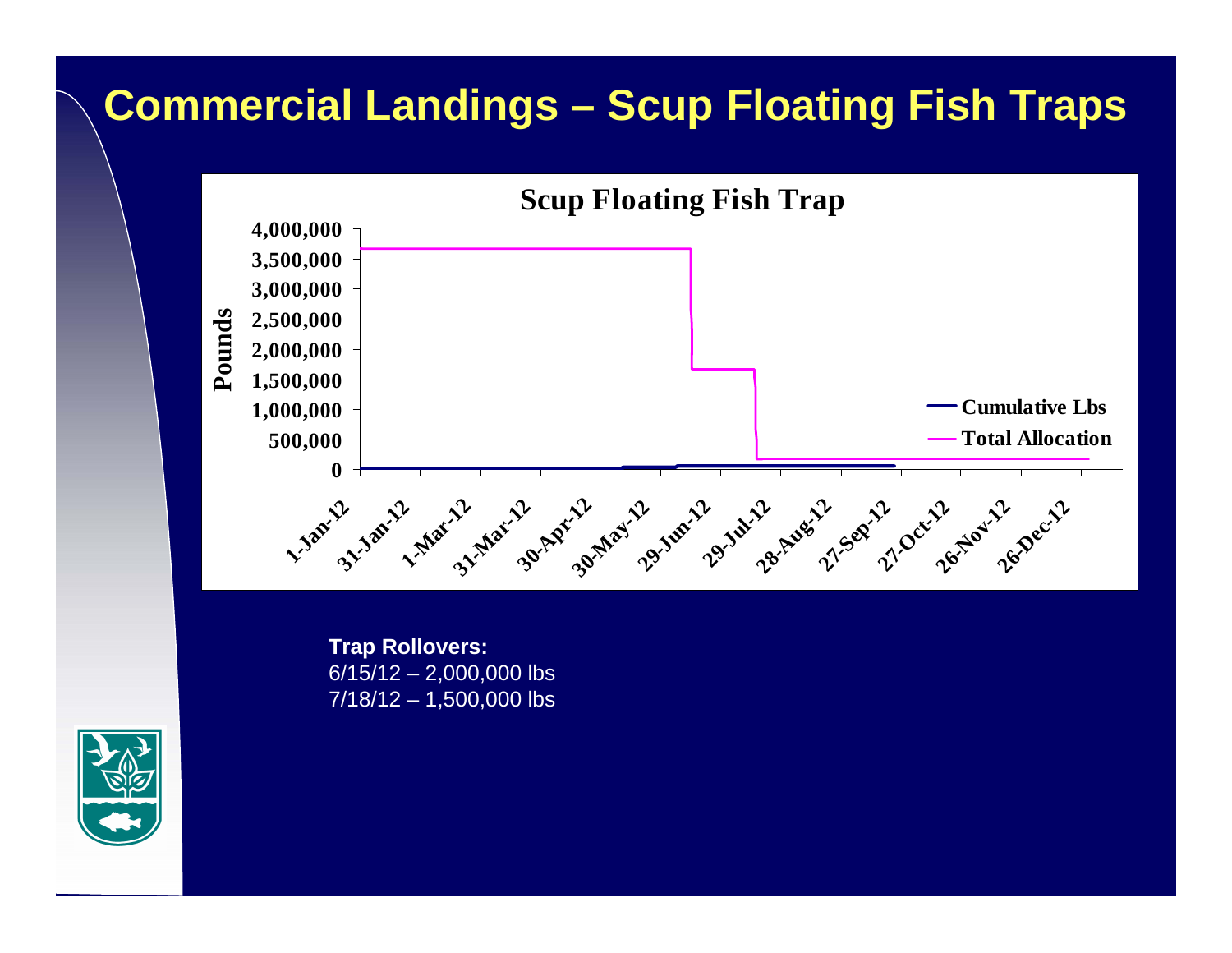### **Commercial Landings – Compliance with the Aggregate program**

**Total participation was 412 vessels to date (w/o unknown or from shore)**

 **Total times participants landed over the weekly aggregate amount were 3 to date**

 **The total additional pounds landed for entire state period (to date) were 32,027 lbs (less than 1% of Gen. Cat. Allocation)**

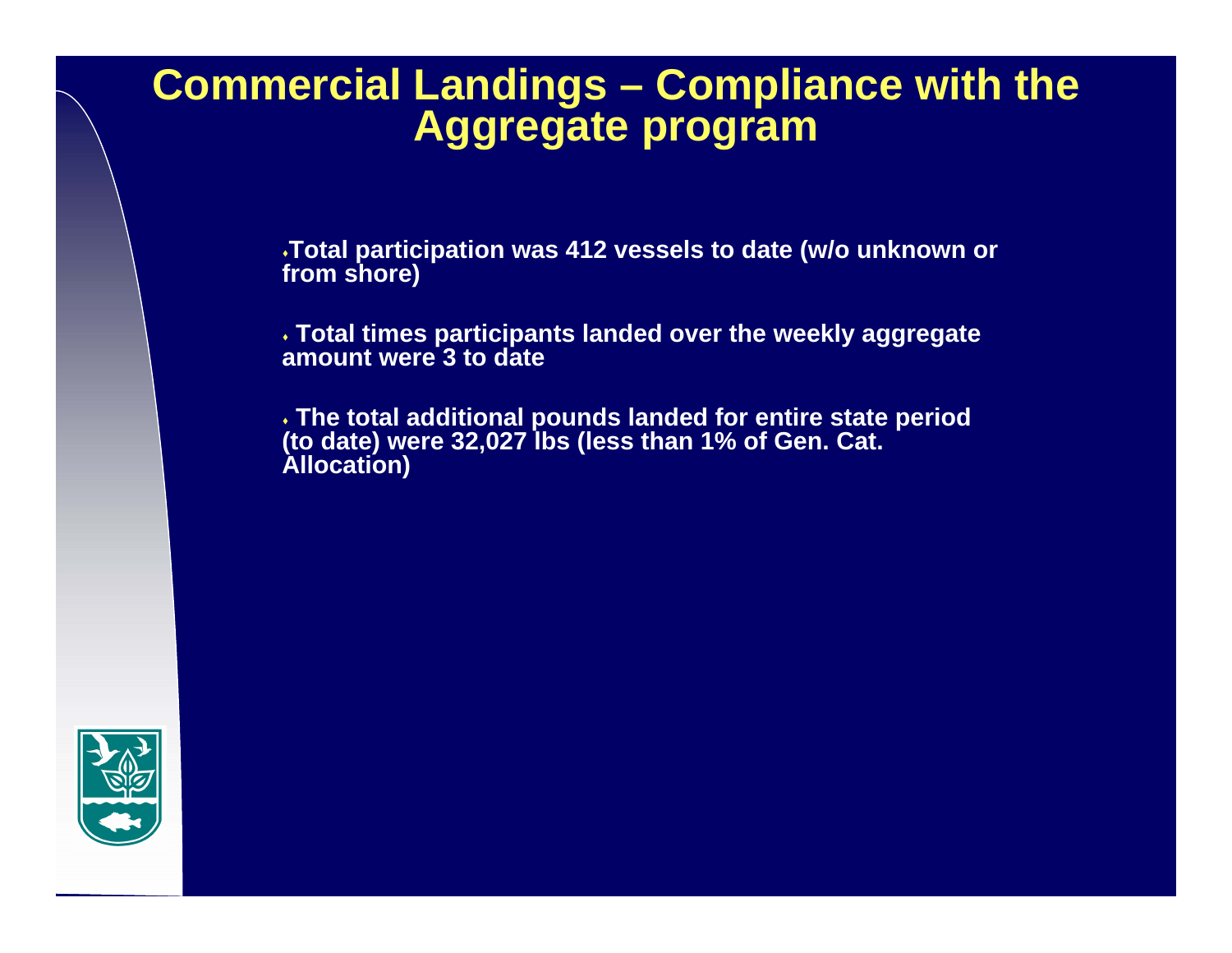## **Scup Management Measure Recommendations 2013**

**MAFMC and ASMFC Management Board Recommendations for 2013:**

**A Coastwide commercial quota of 23.53 m lbs** 

**Maintain current possession limits. (Winter I: 50,000 lbs per trip/1,000 lbs at 80% quota; Winter II: 2,000 lbs/1,000 lbs at 80% quota, unless trip limits increased by Winter I rollovers)**

**Maintain current minimum fish size and net mesh requirements. (9 inch-TL; 5 inch mesh at trigger)**

**Maintain current GRAs.**

**Maintain current escape vent requirements in scup pots.**

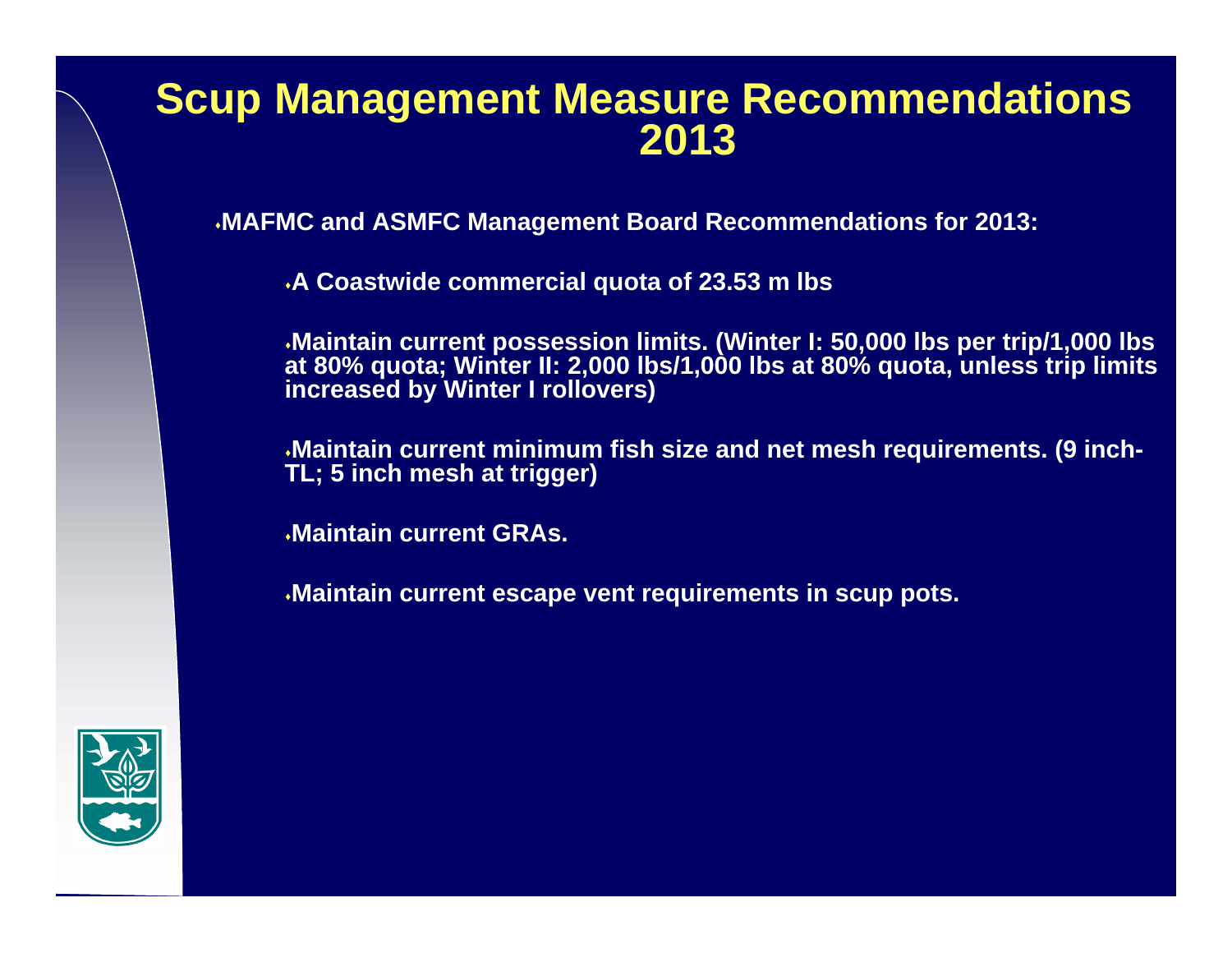## **Preliminary 2013 Commercial Allocations**

**Coastwide Commercial Quota = 23,530,000 lbs**

**Coastwide Summer Allocation (38.95% of total, RSA not removed) = 9,164,935 lbs**

**RSA assumed to be roughly 3% of quota**

**Coastwide Summer Allocation (assumed RSA removed) = 8,889,987 lbs**

**RI 2013 Commercial Quota (56.19%, estimated RSA removed) = 4,995,284 lbs (16% decr from 2012 quota)**

**2013 Floating Fish Trap allocation = 2,997,170 lbs**

**2013 General Category = 1,998,113 lbs May 1 – June 30 = 666,038 lbs July 1 – Sept 15 = 666,038 lbs Sept 16 – Oct 31 = 666,037 lbs**

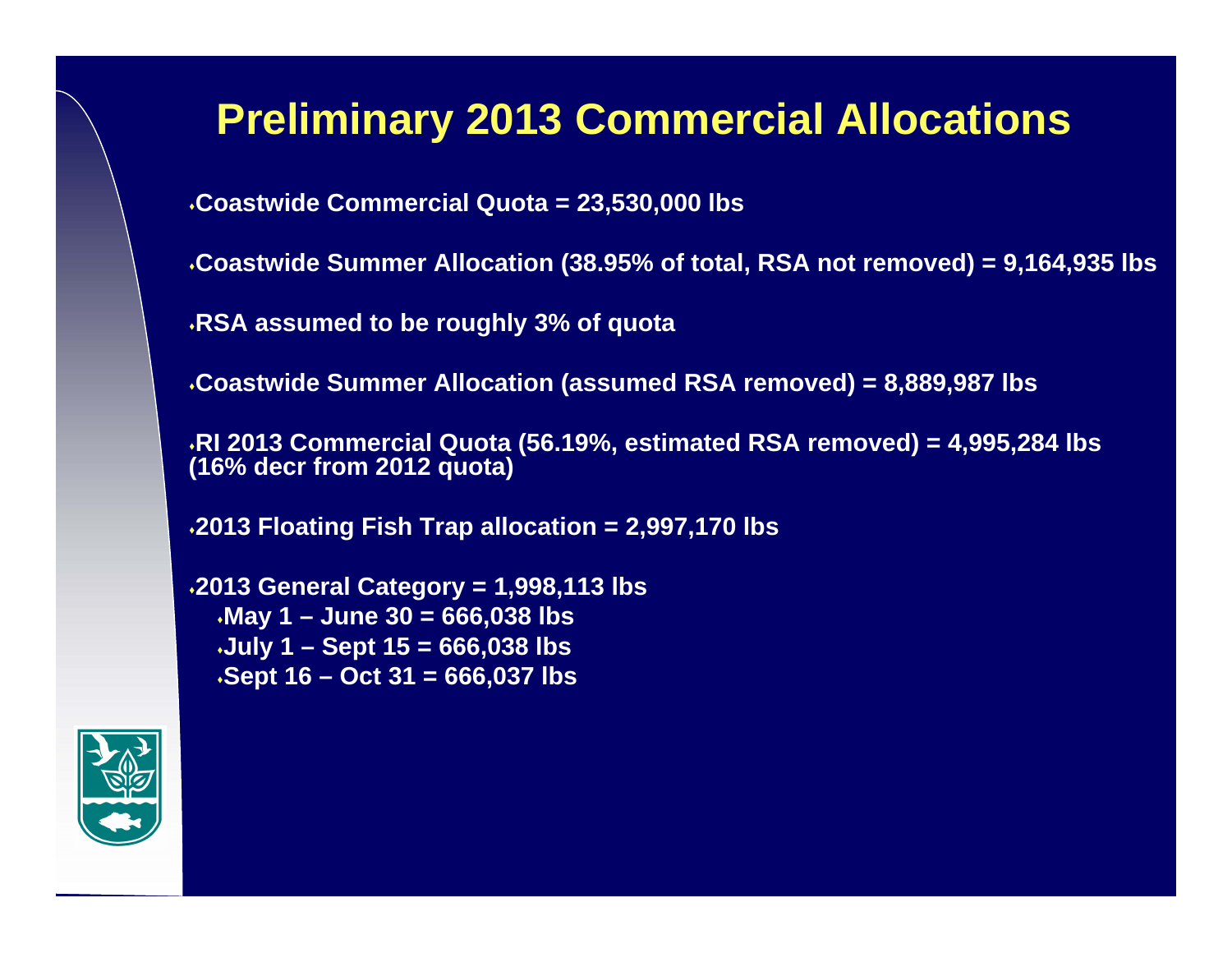## **Division of Fish and Wildlife Proposed Changes**

**The RI Division of Fish and Wildlife proposes increasing the starting aggregate limits in an effort to keep up with the high level of quota. The Division recommends the following:**

**May – June 30 = 10,000 lbs/wk July 1 – Sept 15 = 10,000 lbs/wk Sept 16 – Oct 31 = 10,000 lbs/wk**

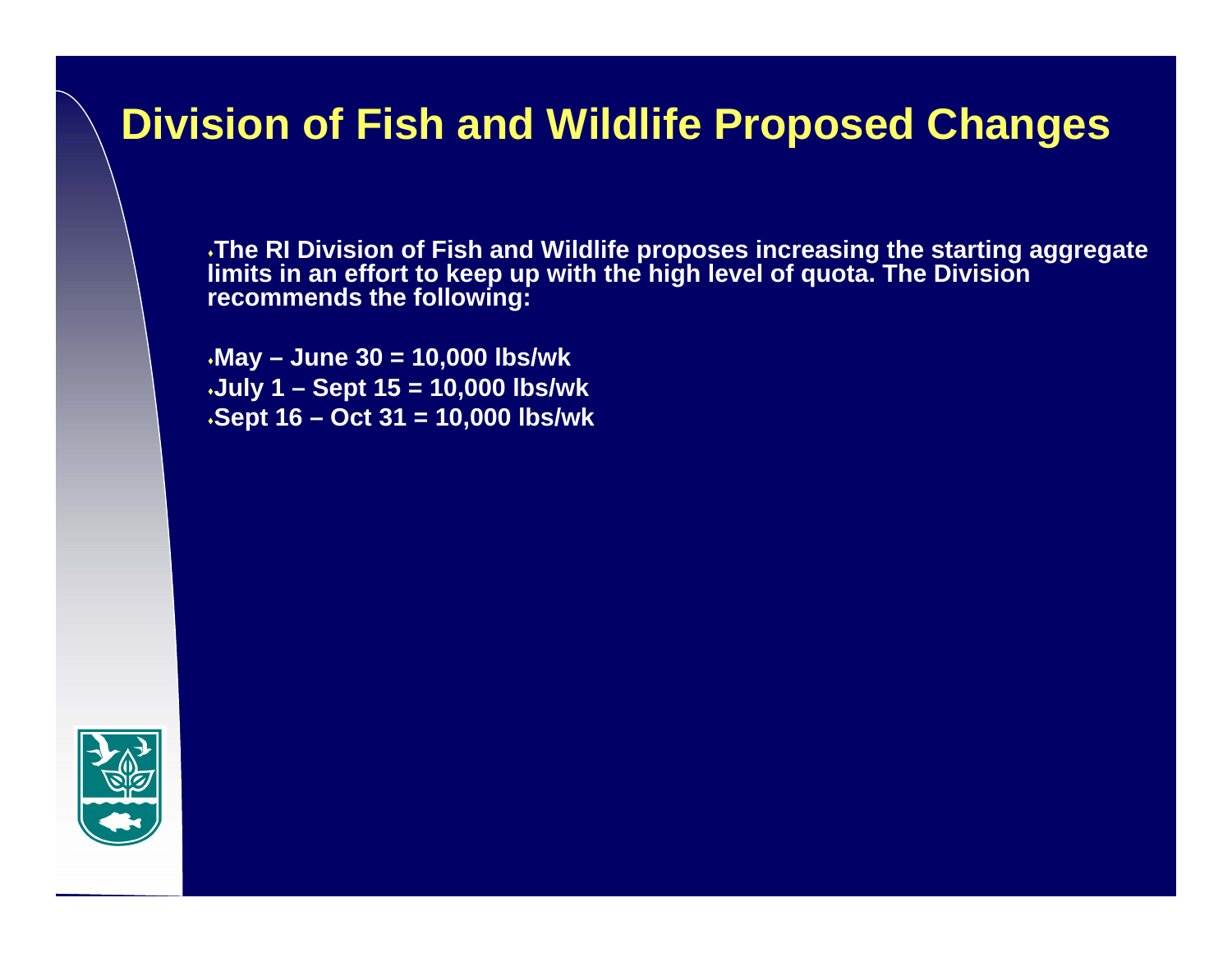## **Black Sea Bass Stock Status**

**Stock Status:**

**Relative to the DPSWG biological reference points, the stock is not overfished and overfishing is not occurring.** 

**Fishing mortality F = 0.21 in 2011, less than the threshold F = 0.44** 

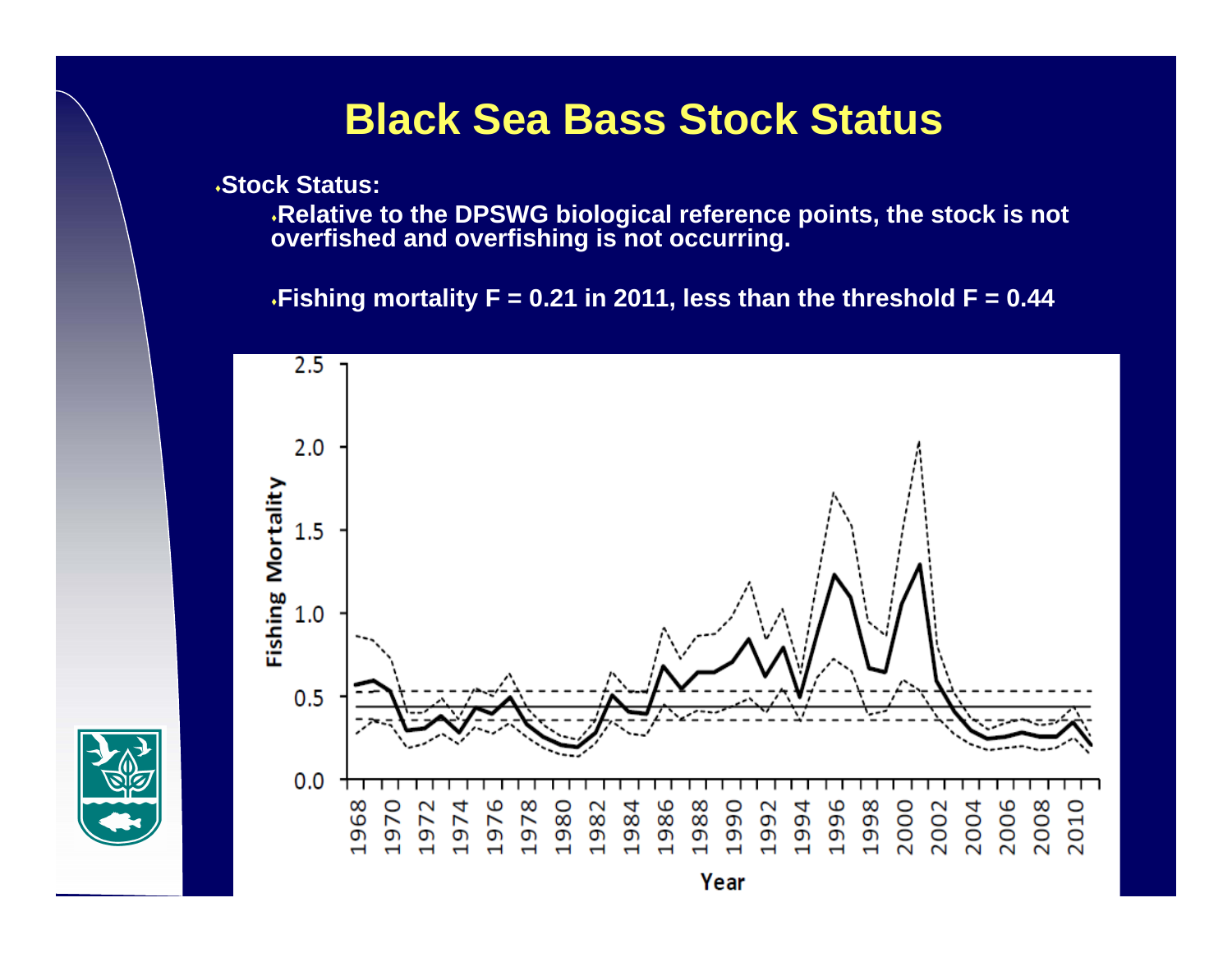### **Black Sea Bass Stock Status**

**Stock Status:**

 **SSB was 24.6 million lbs in 2011. The SSB reference point is SSBMSY = 24.9 million lbs. The minimum stock size threshold, one-half SSBMSY, is estimated to be 12.5 million lbs.** 

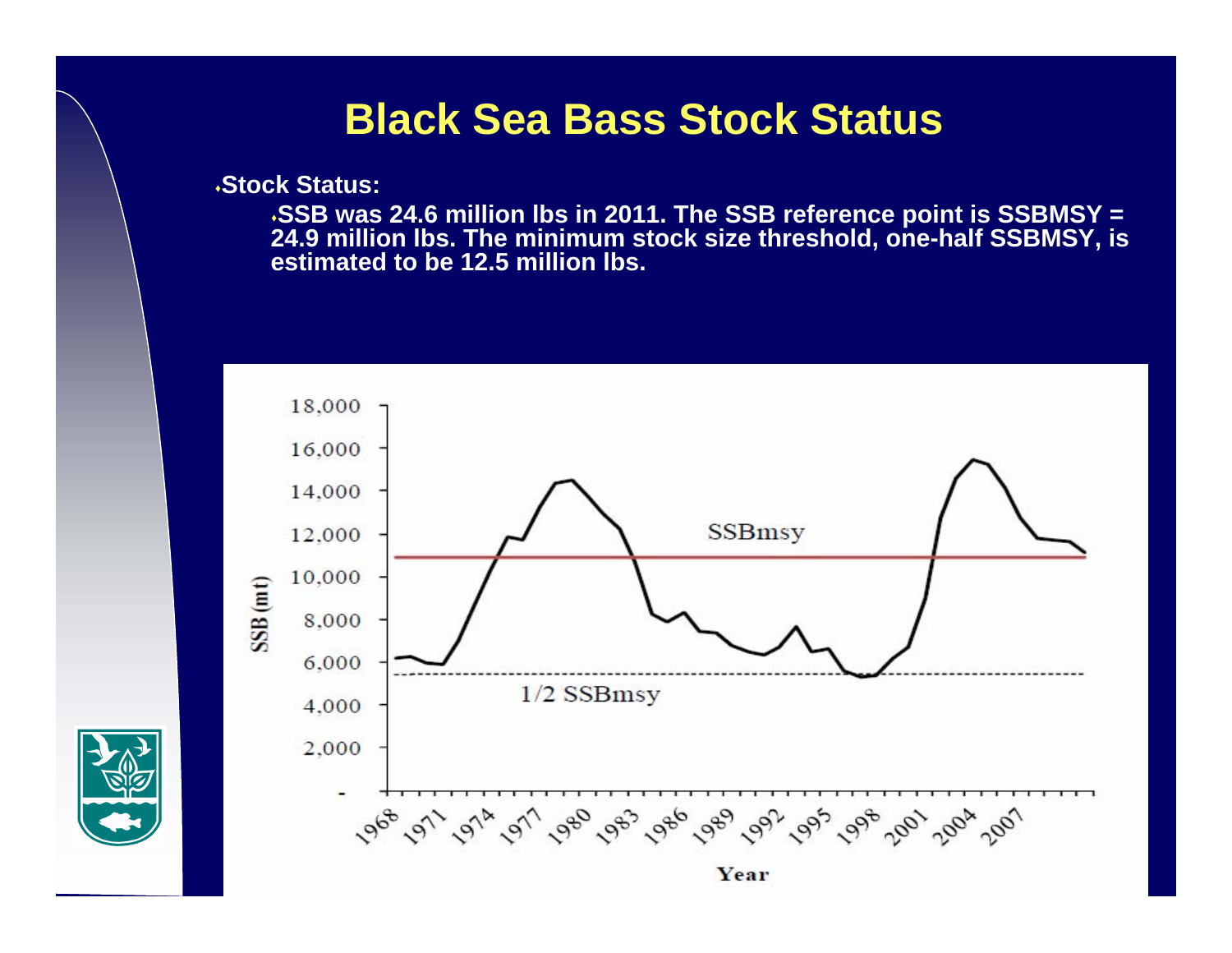## **Black Sea Bass Stock Status**

**Stock Status:**

**2011 recruitment was 21 million fish, recent years have been near average.** 

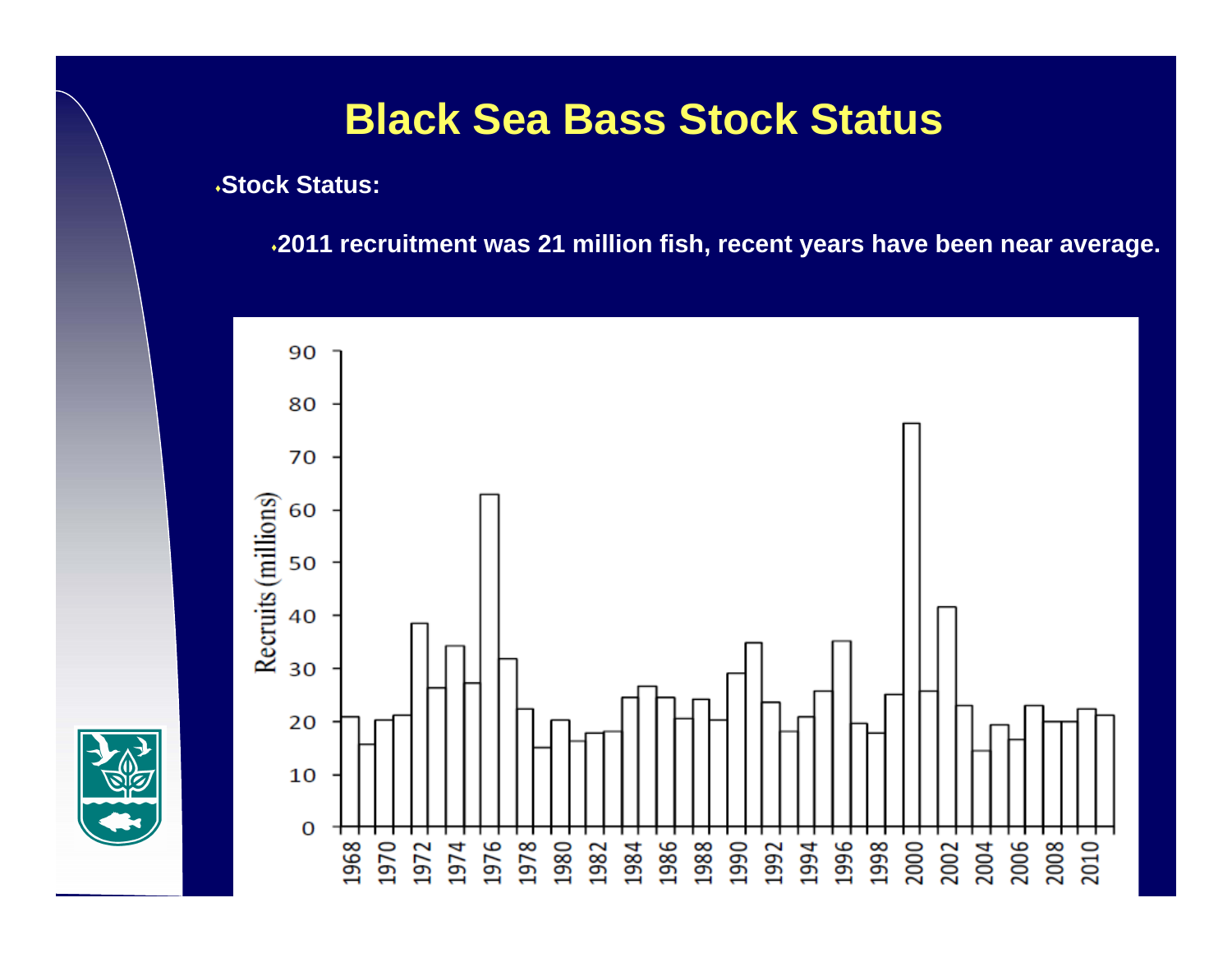# **Commercial Landings – Black Sea Bass**



#### **Possession Limit Changes:**

1/1/12 - 750 lbs/day 1/19/12 - 500 lbs/day 4/1/12 - 250 lbs/day 4/16/12 - CLOSED5/1/12 - 50 lbs/day (new sub period) 5/29/12 - CLOSED7/1/12 - 50 lbs/day (new sub period) 7/30/12 - CLOSED

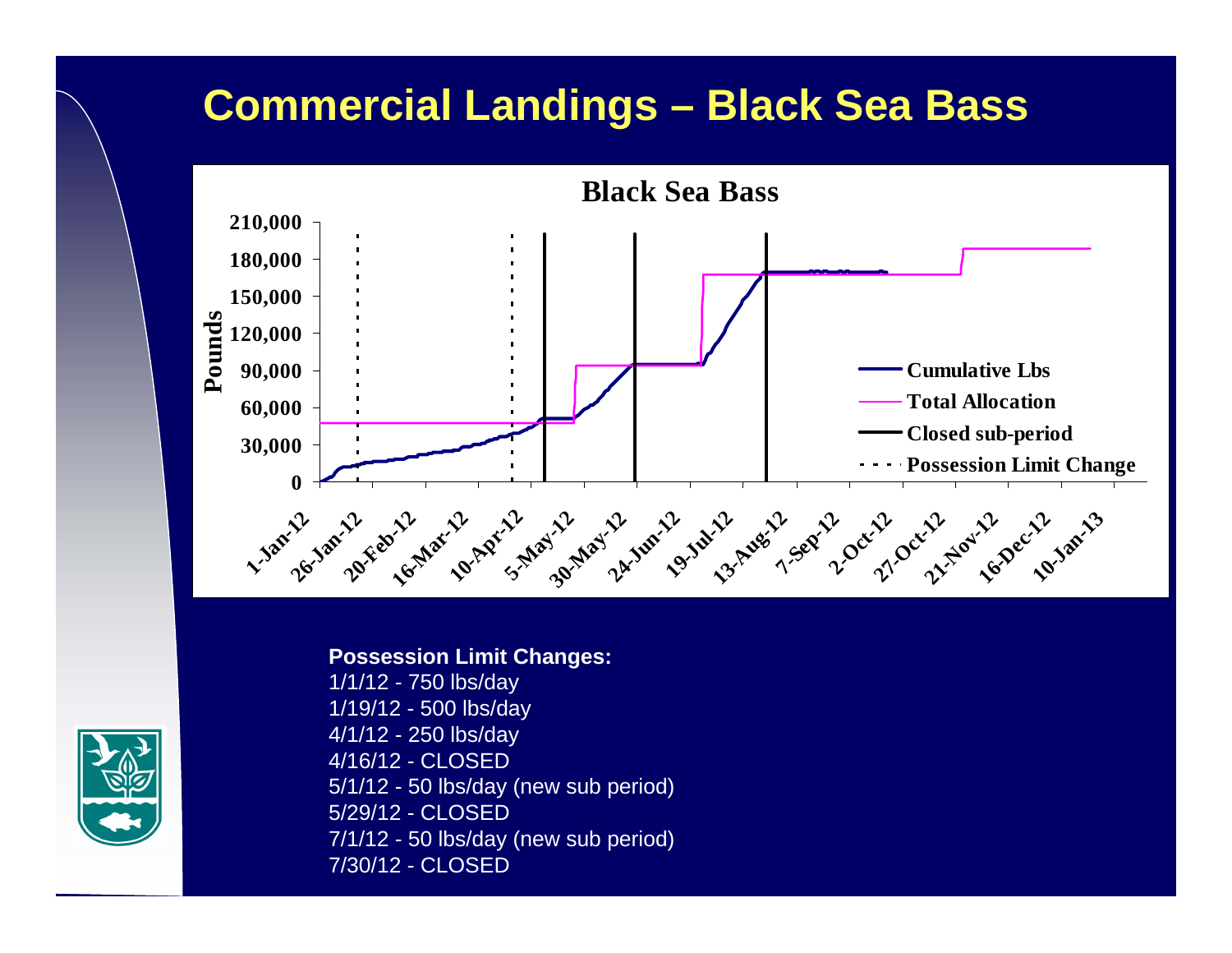#### **Black Sea Bass Management Measure Recommendations 2013**

**Monitoring and SSC Recommendations for 2013:**

**The SSC recommended remaining at status quo for 2013, citing significant uncertainty in the stock assessment.**

**Coastwide commercial quota (RSA not removed) = 1,780,000 lbs**

**RSA assumed to be roughly 3% of quota**

**Coastwide commercial quota (assumed RSA removed) = 1,725,700 lbs**

**RI 2013 Commercial Quota (11%, estimated RSA removed) = 189,827 lbs (1% incr from 2012 quota)**

**2013 Sub period allocations January 1 – April 30 = 47,457 lbs May 1 – June 30 = 47,457 lbs July 1 – Oct 31 = 74,033 lbs November 1 – December 31 = 20,880 lbs**